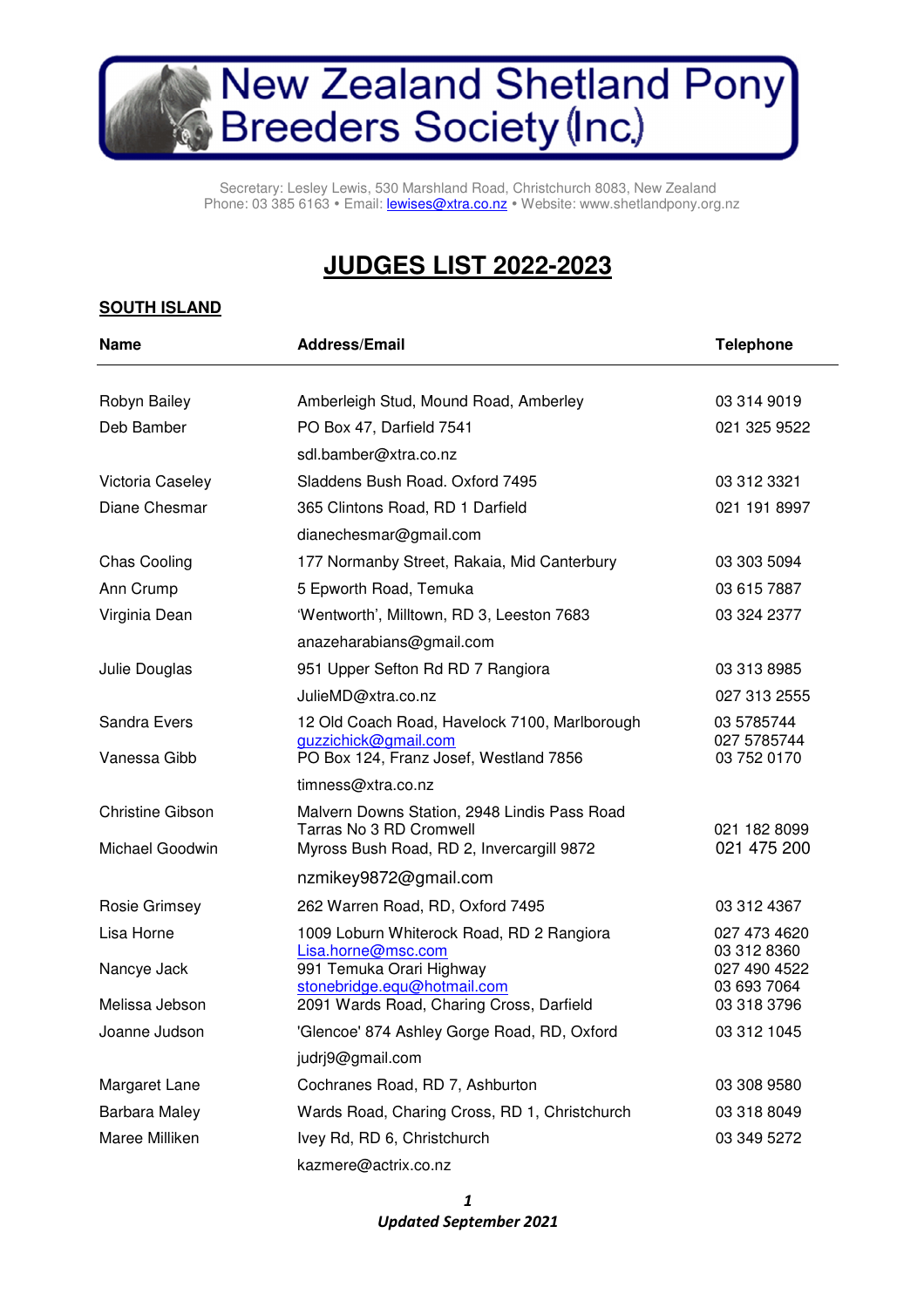### **SOUTH ISLAND**

| <b>Name</b>             | <b>Address/Email</b>                                              | <b>Telephone</b>           |
|-------------------------|-------------------------------------------------------------------|----------------------------|
|                         |                                                                   |                            |
| Sue Morrish             | 368 Boundary Rd RD 4 Christchurch 7674                            | 03 325 7070                |
|                         | smorrish1@outlook.com                                             | 027 653 7892               |
| Mary Naish              | 780 Depot Road, RD 1, Oxford 7495                                 | 03 312 3108                |
| Lois Newick             | 14 Holton Road, Amberley Beach, Canterbury                        | 027 956 0022               |
| Helena Patchett-Carter  | 'Grafton', RD 14, Rakaia 7784                                     | 03 302 7090                |
| Debbie Schnell          | 470 Crekye Road, RD 1, Darfield 7571                              | 03 318 8355                |
|                         | schnellfamily@xtra.co.nz                                          |                            |
| Marlene Schroder        | 3 Rimu Terrace, Waikawa Bay, Picton 7220                          | 03 573 5173                |
|                         | marlene8046@kinect.co.nz                                          |                            |
| Anita Smart             | Wild Road, RD 5, Christchurch                                     | 03 347 4080                |
| Loretta Tate            | 426 Goulds Road, Springston, Christchurch                         | 03 329 5165                |
| Jenny Townley-Knight    | 125 Hoskyns Road, RD 5, Christchurch                              | 03 347 8178                |
| Melanie Townley-Knight  | 209 Hayes Road, Aylesbury, RD 1, Christchurch                     | 03 318 1397                |
| <b>Rosemary Wells</b>   | 22 Milford Street, Blenheim 7201<br>rosewells100@gmail.com        | 03 578 5744<br>027 5785744 |
| Helen Williams          | Creyke Road, RD 1, Darfield                                       | 03 318 1780                |
| Julie Wilson            | Marydale', RD 2, Balclutha                                        | 03 418 3411                |
| ** Bernadette Woffenden | 'Mill Farm', 186 High Street, Leeston 7623<br>laelstud@xtra.co.nz | 03 324 3271                |